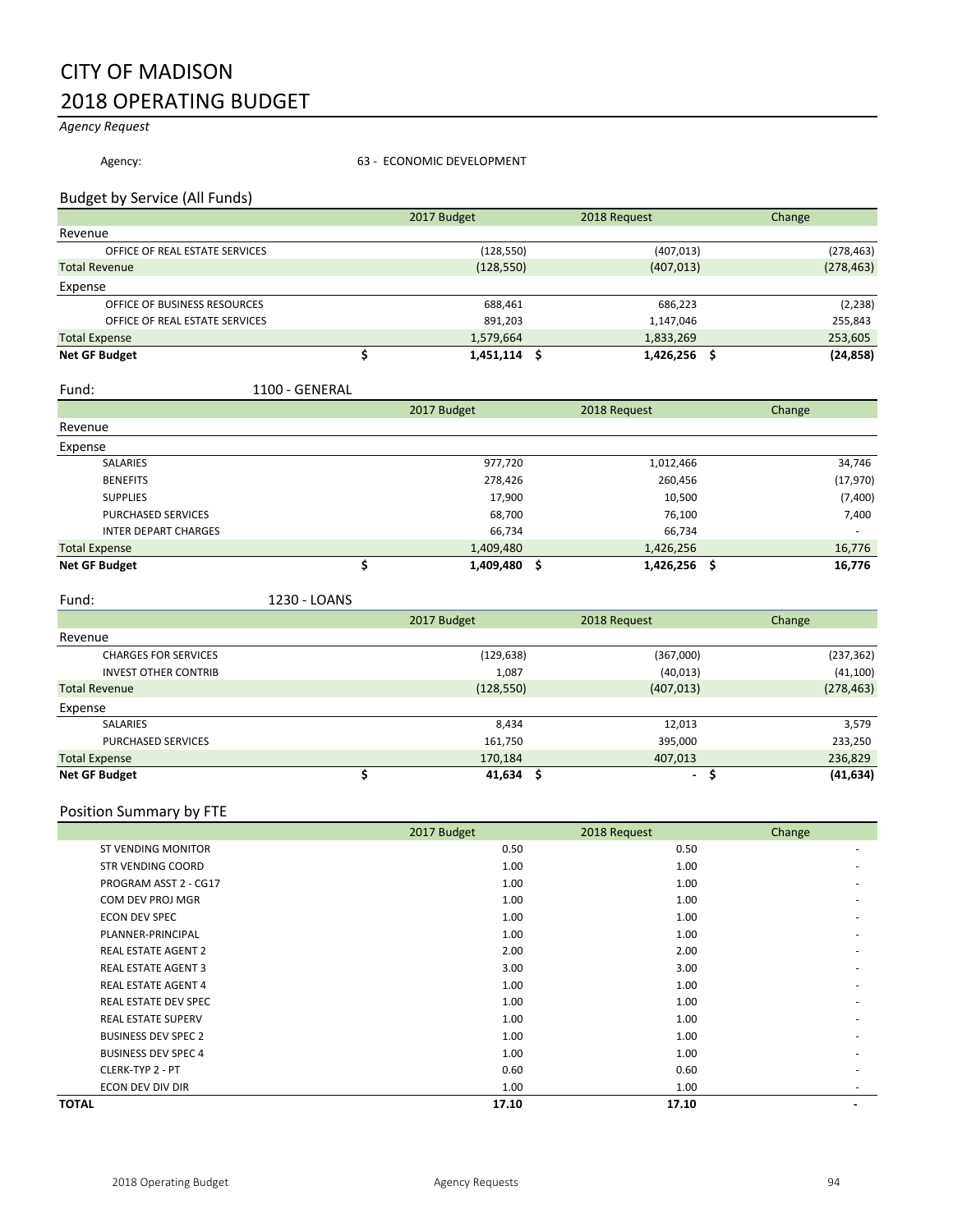

# Department of Planning & Community & Economic Development **Economic Development Division**

Matthew B. Mikolajewski, Director

P.O. Box 2983 **Office of Business Resources** Madison, Wisconsin 53701-2983 Phone: (608) 266-4222 Fax: (608) 261-6126 www.cityofmadison.com

- **To: Dave Schmiedicke, Finance Director**
- **From: Matthew B. Mikolajewski**

**Date: July 12, 2017** 

# **Subject: 2018 Economic Development Division Operating Budget Transmittal Memo**

The Economic Development Division (EDD) 2018 Operating Budget Base was calculated at \$1,426,256. We are submitting an Operating Budget proposal that meets this target. EDD staffing is proposed to remain consistent with 2017.

Our *Supplies* and *Purchased Services* total budget proposals remain effectively unchanged. Within these categories, we propose to reallocate some funds to better reflect current needs. This in turn will also allow us to have some funding available to sponsor at least one "Business Walk" in 2018 to continue the success of the last two "Business Walks." We will also have some additional funding available to complete necessary real estate work, such as appraisals and blight studies, in advance of City economic development projects.

Our key priorities for 2018 include the following:

# *Office of Real Estate Services (ORES)*

- Timely and accurate management of over 400 real estate projects, including property acquisitions, easements, encroachment agreements, and leases
- The sale of City-owned property within the Center for Industry & Commerce and the BioAg Gateway
- Maintenance of City-owned real estate holdings
- Successful implementation of the 2018 TIF Work Plan (to be completed later this year), to likely include underwriting TIF projects and the implementation of new TIF Districts
- Work to facilitate the reuse/redevelopment of the former Oscar Mayer facility, including completion of a Special Area Plan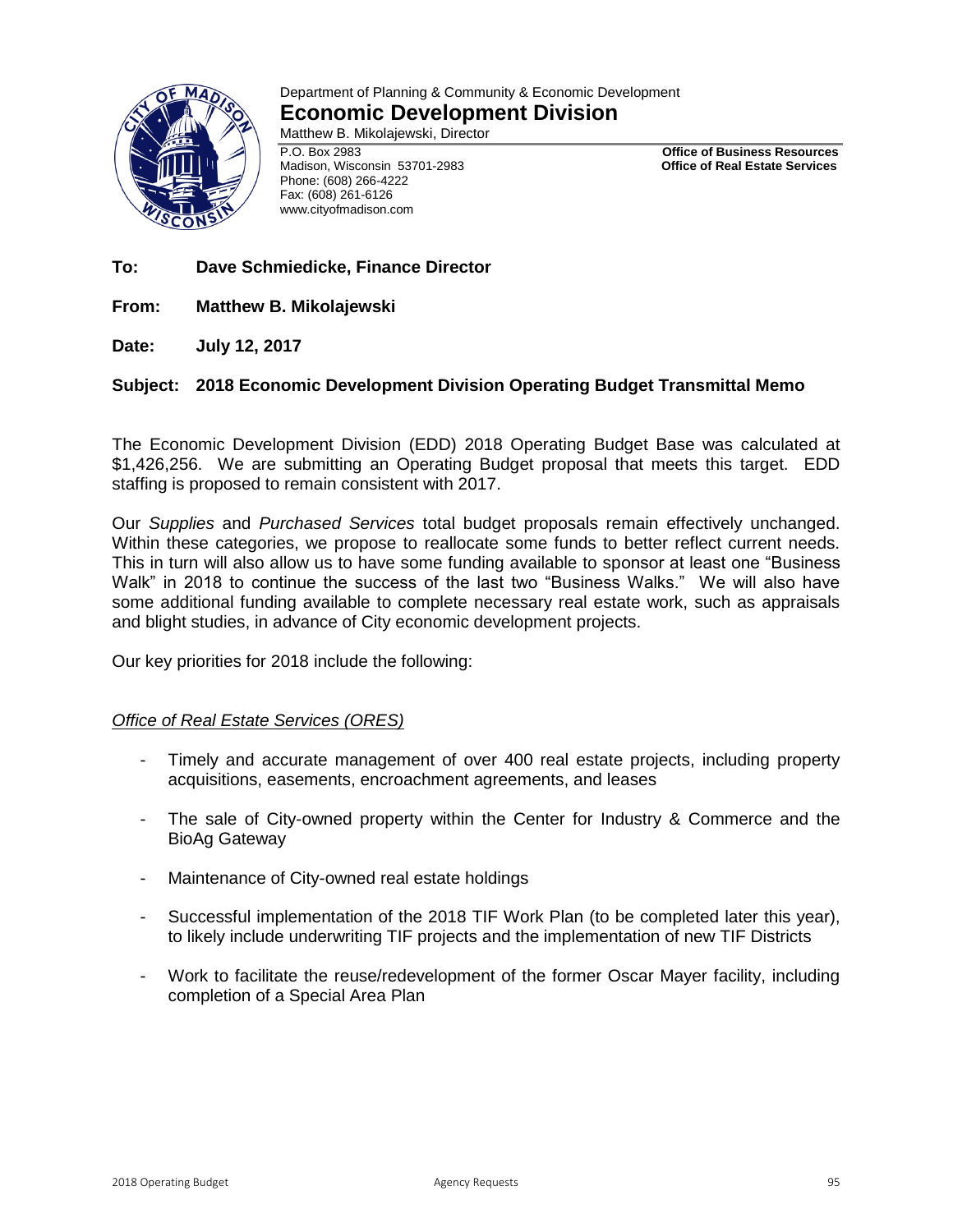# *Office of Business Resources (OBR)*

- Providing an initial response to all business and developer inquiries within 24-hours; with needed follow-up in a timely manner
- Completing more proactive business retention and expansion visits in 2018 than were completed in 2017, including at least one "Business Walk"
- Successful management of City economic development programs, to include the Healthy Retail Access Program, Cooperative Enterprise Development Fund, and Entrepreneurship & Small Business Development Resource Fund
- Starting construction of the Madison Public Market
- Continued work on Priority 1 projects outlined in the *Connect Madison* economic strategy
- Work to facilitate the reuse/redevelopment of the former Oscar Mayer facility, including completion of a Special Area Plan
- Successful management of the street vending and sidewalk café programs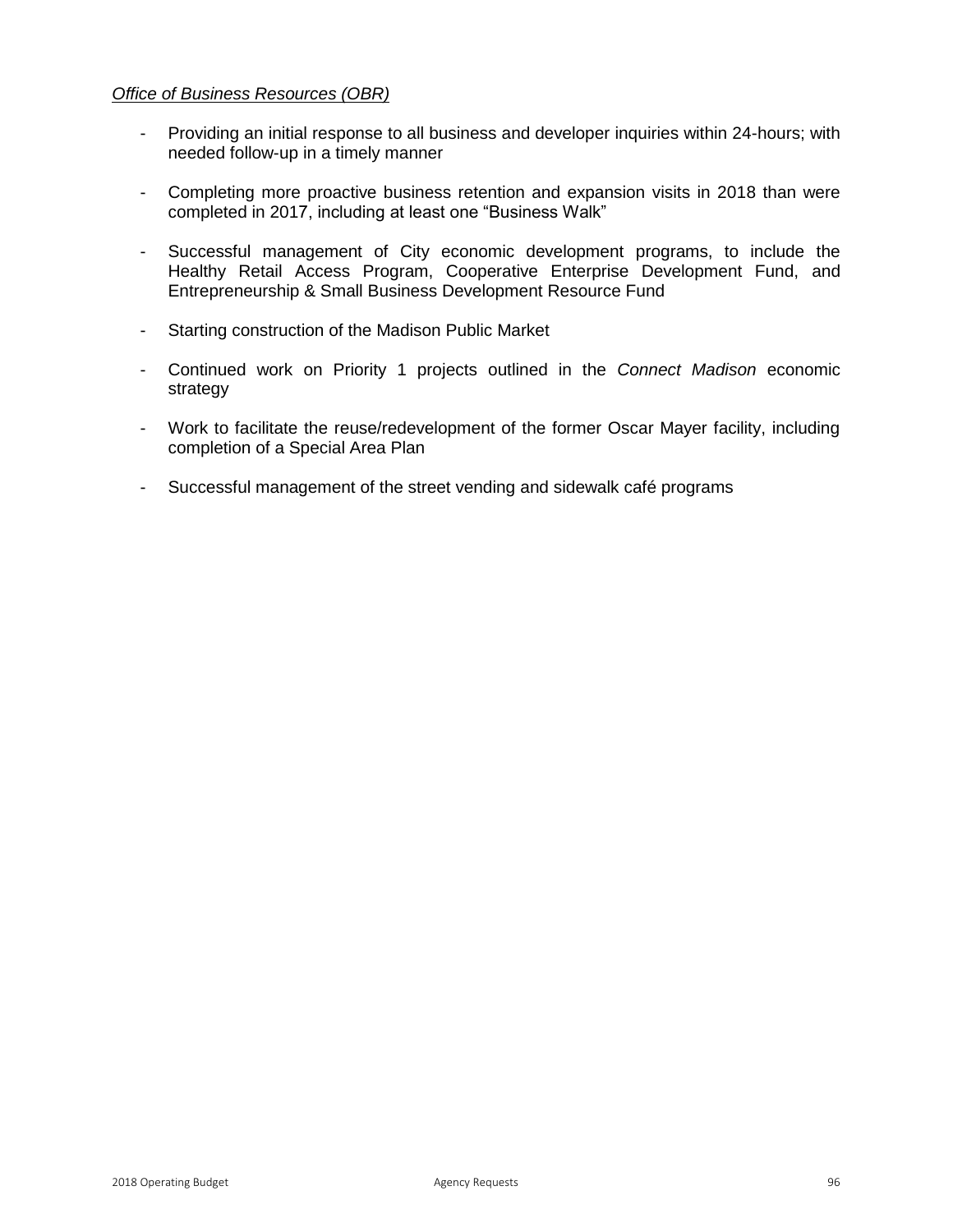# 2018 Operating Budget: Service Proposals

# **SERVICE IDENTIFYING INFORMATION**

SELECT YOUR AGENCY:

Economic Development Division

SELECT YOUR AGENCY'S SERVICE:

Office of Business Resources

SERVICE DESCRIPTION:

This service helps businesses locate, open, or expand within the City of Madison by directing businesses toward financial and technical assistance programs available through the City and other sources, guides businesses through City permitting and approval processes, facilitates appropriate space for business development through participation in City land use planning efforts, and maintains and provides demographic/community information to businesses.

## **SERVICE GOALS**

What community need does the service address?

New and existing businesses are a critically important part of the Madison community. They provide jobs and support the growth of the City's tax base. Businesses (large and small) often need a point of contact within City government to answer questions about permitting, space, financing, and other assistance. OBR fills this role. Further, the City can be an important partner in growing the local economy through projects, programs, and policy. OBR is often the lead and support staff for the City's economic development initiatives.

Who are the recipients of the service?

Primary customers are business owners, developers and property owners. City residents also benefit from OBR work through the support of private-sector jobs and vibrant commercial districts.

What outcomes will be produced at the proposed funding level?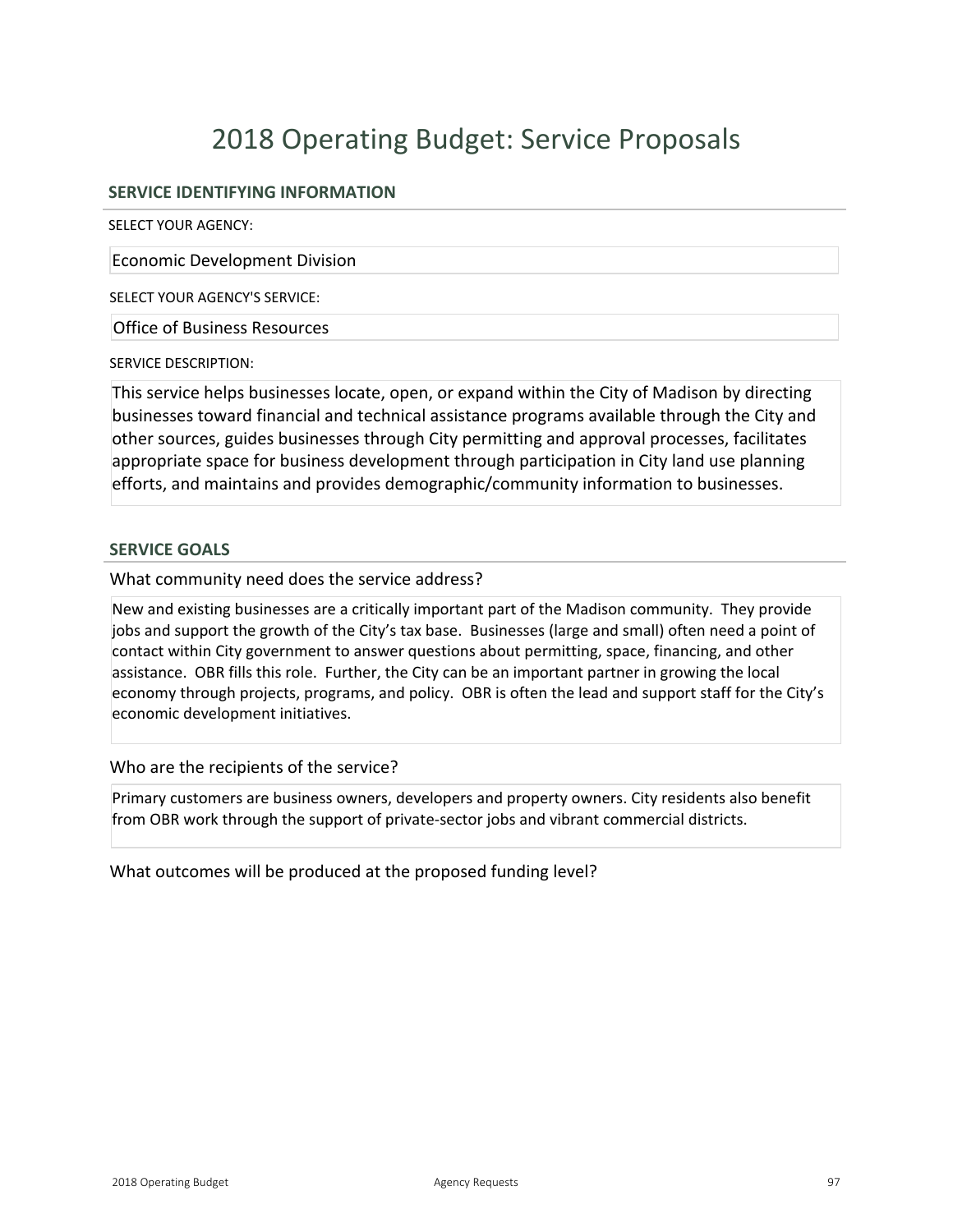At the proposed funding level, OBR staff will be able to achieve the following outcomes:

 At least 20 entrepreneurs receiving support from OBR staff open a new business in the City of Madison in 2018

 At least 40 existing businesses receiving support from OBR staff remain/expand within the City of Madison in 2018

 Work on all Priority 1 Projects outlined in the Connect Madison economic strategy will be underway

The Public Market will be under construction

 Reuse/redevelopment of the former Oscar Mayer facility will be underway following completion of the reuse plan

 The number of food carts and sidewalk cafes licensed will be similar to or slightly above 2017 levels

## What strategies are planned for 2018 to advance the stated outcomes?

To achieve the outcomes noted above, OBR staff will do the following:

- Provide an initial response to all business and developer inquiries within 24-hours; with needed follow-up in a timely manner

 Complete more proactive business retention and expansion visits in 2018 than were completed in 2017

 Actively manage City programs, to include the Healthy Retail Access Program, Cooperative Enterprise Development Fund, and Entrepreneurship & Small Business Development Resource Fund

 Actively manage City projects, to include meeting progress goals for Madison Public Market construction, work on Priority 1 projects outlined in the *Connect Madison* economic strategy, and timely completion of the former Oscar Mayer property reuse plan

License and manage food carts and sidewalk cafés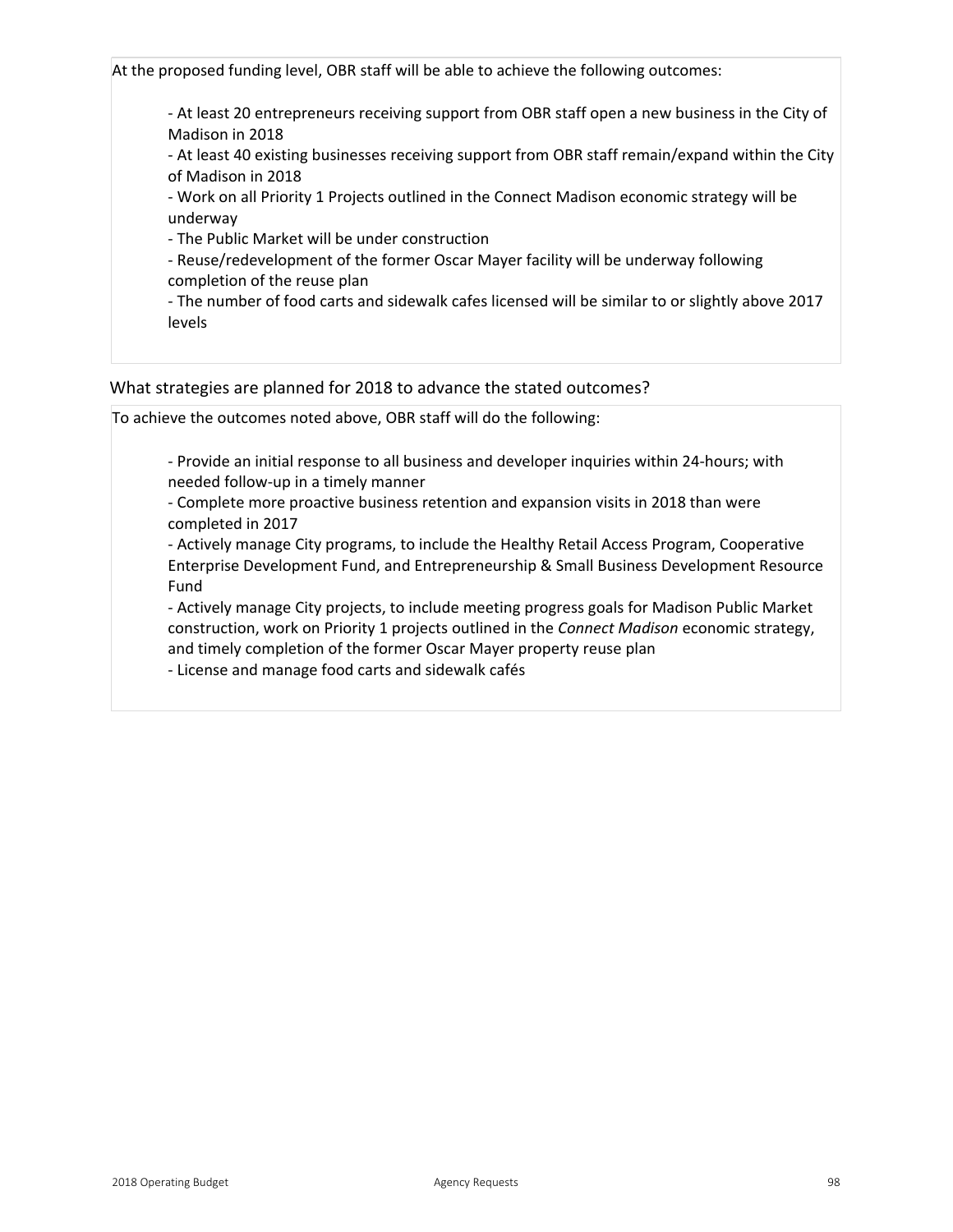# 2018 Operating Budget: Service Proposals

# **SERVICE IDENTIFYING INFORMATION**

SELECT YOUR AGENCY:

Economic Development Division

SELECT YOUR AGENCY'S SERVICE:

Office of Real Estate

SERVICE DESCRIPTION:

This service acquires all real estate needed by City agencies for expansion of their programs  $(e.g., street rights-of-way and park land)$ , expedites the implementation of redevelopment activities, administers the City's Tax Increment Financing and Capital Revolving Loan Fund programs and analysis, provides relocation assistance to protect any persons displaced by City acquisitions, leases and manages City buildings and land held for future projects to citizens through leases and permits, inventories City lands and sells surplus properties in concert with neighborhood sale criteria committees, and investigates, evaluates, and protects the title to City lands through numerous permitting, appraisal, and authorization procedures.

#### **SERVICE GOALS**

What community need does the service address?

Private development, public facilities, and public infrastructure are critically important part of the Madison community. They provide locations for jobs, housing, amenities within our community, and an opportunity to connect people to each. Further, they help to support the growth of the City's tax base. Many public and private projects cannot proceed unless necessary real estate work is completed by the City. ORES fills this role. In addition, some development projects require an investment of Tax Increment Finance (TIF) to proceed, and ORES provides this service.

Who are the recipients of the service?

Primary customers are other City agencies, residents, business owners, developers, and property owners.

What outcomes will be produced at the proposed funding level?